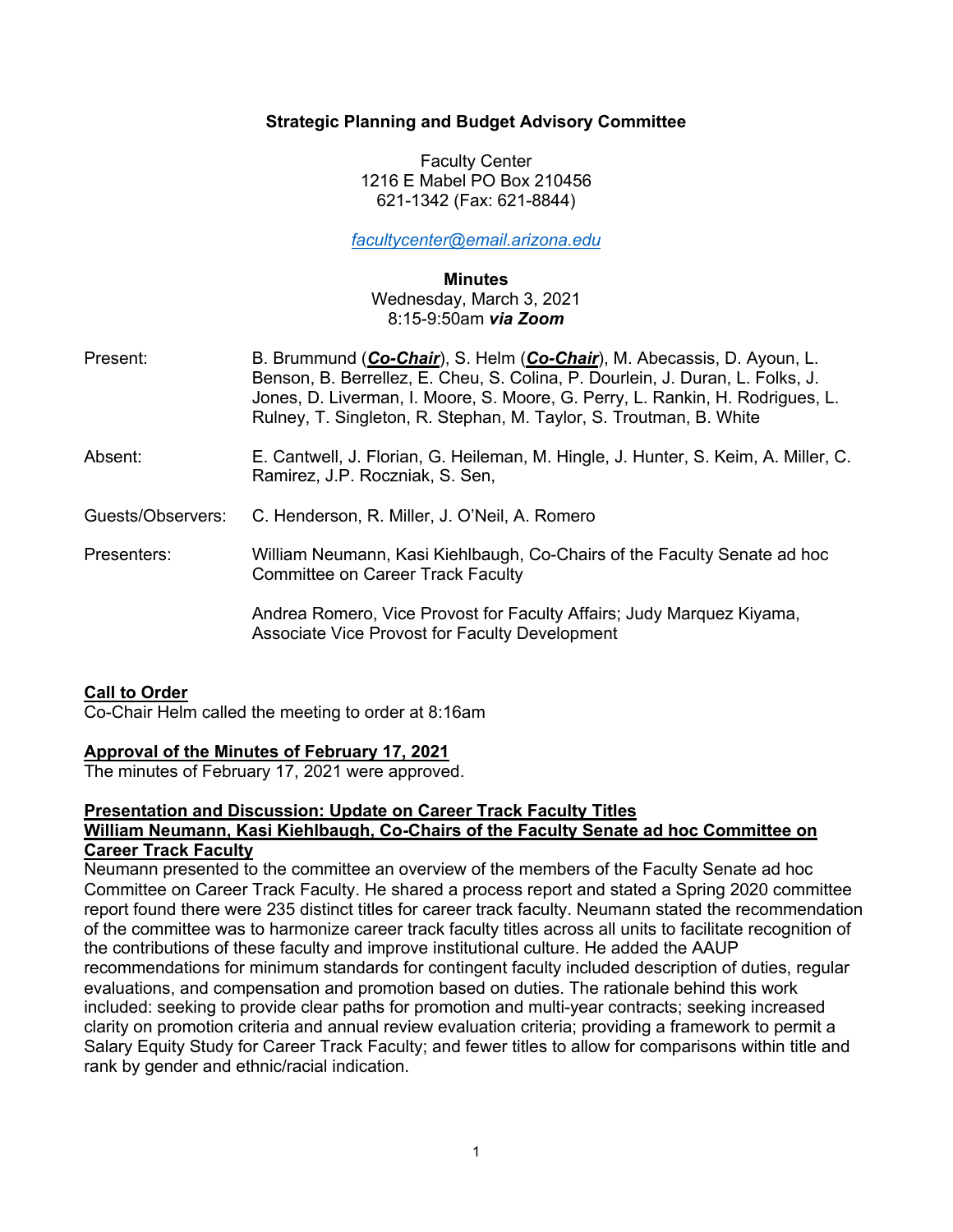Neuman presented recommended career track faculty titles, including:

- Lecturer title ranks: Lecturer, Senior Lecturer, and Principal Lecturer
- Professorial title ranks: Assistant, Associate, and Full Research Professor; Assistant, Associate, and Full Clinical Professor; Assistant, Associate, and Full Professor of Practice

He added the committee was hoping for broad adoption of these titles and the lecturer titles would stay within the unit for review. The committee was looking to expand the definition of professor of practice to be more inclusive of knowledge and expertise.

Neumann presented career track faculty titles and definitions from UHAP, including:

- Lecturer: Primary responsibility is teaching undergraduate or clinical courses.
- Clinical Professor: Their primary responsibilities include teaching or managing students in the practice requirements of their degree programs in a manner that advances the educational mission of the University in a significant or substantial way.
- Research Professor: Primary responsibilities of such employees are to engage in, be responsible for, or oversee a significant area of research or scholarship in a manner that advances the mission of the University in a significant and substantial way.
- Professor of Practice: Established themselves by expertise, achievements, and reputation over a sustained period of time to be distinguished professionals in an area of practice or discipline.

Neumann highlighted proposed changes including:

- Expand definition of Professor of Practice to include those with a focus on the teaching and learning experience as their primary practice.
- Expand definition of Lecturer track to include graduate classes.
- Review appropriateness of including Instructor title as Career Track because it does not have a promotion pathway.

Neumann concluded with the following considerations:

- Both Lecturer and Professorial Titles would continue to be eligible for multi-year appointments.
- Faculty who do not currently hold one of the existing recommended titles would need to discuss with their department head which title is most appropriate.
- Some faculty who hold a recommended title may find that their duties are not aligned with the definition and may choose to change titles for better alignment and evaluation review.
- Changing of titles in the next year could be done at annual contract renewal. Track transfers within the Career Track would be waived for FY2021-2022 in order to facilitate title harmonization.

# **Presentation: General Updates on Faculty Hiring, Termination, Retention.**

## **Andrea Romero, Vice Provost for Faculty Affairs; Judy Marquez Kiyama, Associate Vice Provost for Faculty Development**

Romero presented details of the strategy for a faculty equity ecosystem including:

- Recruitment: creating targeted, diverse recruitment efforts involving search committee guidelines and training and Strategic Priorities Faculty Initiative.
- Retention: building affirming environments and anti-oppressive structures for faculty advancement including promotion opportunities, multi-year contracts for career track, salary equity review, and the FDCP mentoring program.
- Excellence: ensuring a culture to enable a high-performing academic enterprise through faculty development, leadership programs, NCFDD resources, FDCP mentoring program, and RII resources.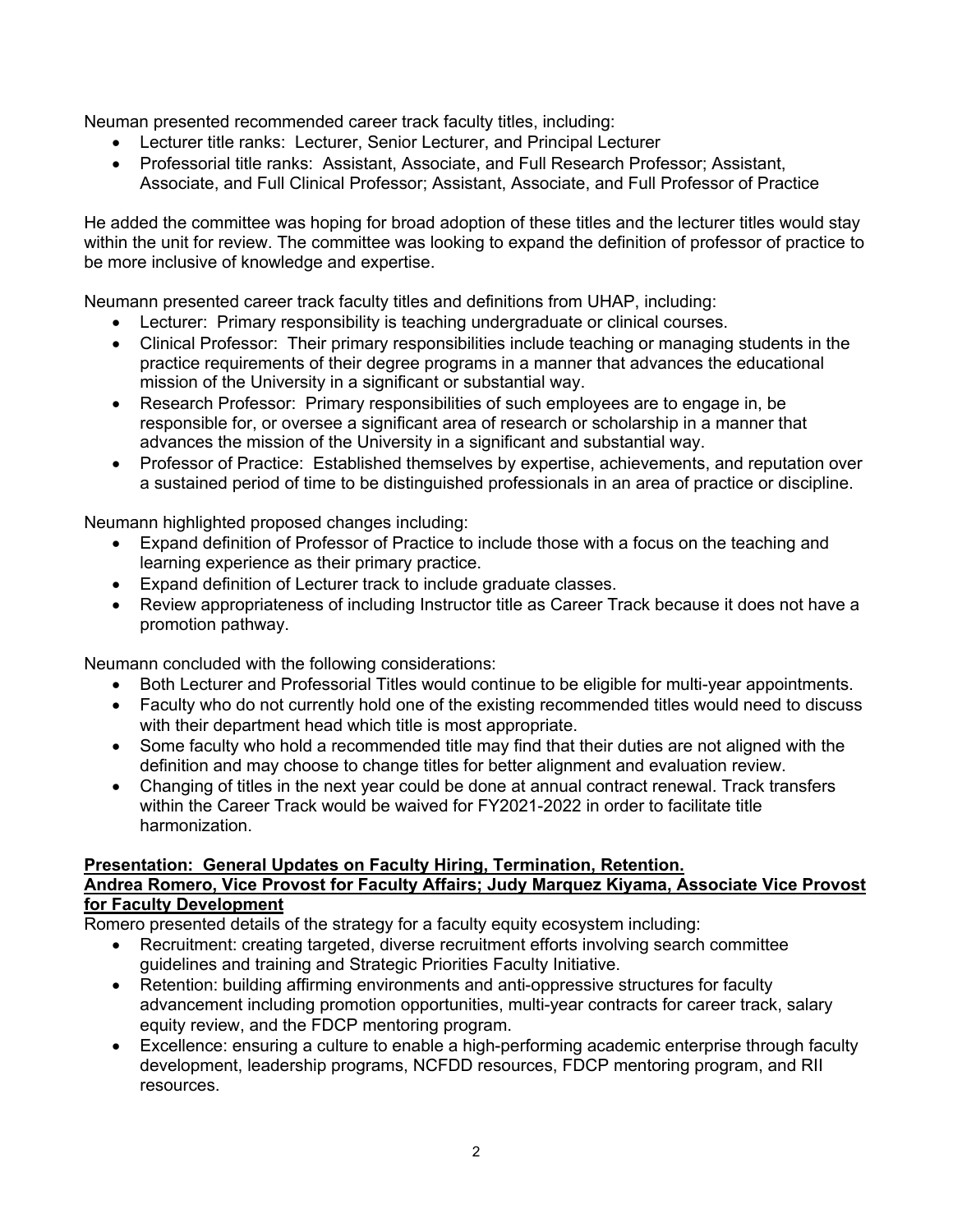Romero also shared information regarding transparency in faculty reports and data available via the online repository, including:

- Faculty 2019-2020 Demographics and 9 Year Equity Gap Analysis Between Faculty and **Students**
- Salary Equity Review for Tenure / Tenure Eligible Faculty
- Reporting on workforce race/ethnicity and new My UAccess Details dashboard
- COVID-19 Check-In Survey Report: Faculty and Instructors Spring 2020 and Fall 2020
- Strategic Priorities Faculty Initiative 2008-2020 Report

Romero informed the committee regarding averages of faculty separations from the University from 2016-2020. Details included:

- Tenure/Tenure Eligible: 52.8% retirement, 37.4% voluntary, 9.8% other (non-renewals, involuntary terminations, and individuals terminated during the probation period)
- Continuing/Continuing Eligible: 52.4% retirement, 45.2% voluntary, 2.4% other
- Career Track and Multi-year: 29.3% retirement, 51.3% voluntary, 19.4% other
- Adjunct: 6.7% retirement, 29.9% voluntary, 63.3% other

Romero provided a snapshot of Fall 2020 faculty and stated there were 3,688 faculty of which 1,625 were tenure track; 196 were continuing track; 976 were career track (108 on multi-year contracts); and 885 were adjuncts. From this information, Romero presented details from an equity lens and stated tenure track faculty were divided 45% male and 55% female with other tracks closer to 50/50. Romero detailed under and over-represented group faculty to student ratios on campus. She also stated the student/faculty ratio is 35/1 (tenure track). Romero stated there was an 18% gap between representation of female faculty and female students on campus.

### **Presentation: Strategic Priorities Faculty Initiative (SPFI)**

### **Andrea Romero, Vice Provost for Faculty Affairs; Judy Marquez Kiyama, Associate Vice Provost for Faculty Development**

Kiyama presented to the committee regarding the Strategic Priorities Faculty Initiative (SPFI). She stated SPFI provided temporary financial support to academic departments enabling them to hire fulltime, tenure track/continuing eligible faculty. She added this was accomplished through a scaled model with support for the first year split 75% from the Provost and 25% from college or department. She emphasized it was important these faculty not participate in competitive searches as this initiative was intended as a way to foster creative scholarship, meet equity goals, encourage new ways of thinking regarding the student body, and expand collaborations with communities. Kiyama added the University cannot conduct hiring in Arizona focused on race/ethnicity, but can setup a call for hiring that aligns with work to advance equity efforts.

Kiyama shared key points of SPFI, including:

- Approximately \$1 million per year allocated for funding. More funding this year for SPFI (+175,000 USD).
- Applications due last Friday of every month (Sept March).
- Candidates should be identified before submitting application. SPFI funds cannot be used to support a candidate who has applied to an open position.
- Must have info on their scholarship and how it advances equity goals of unit.
- Hiring waiver not required before submitting application

Kiyama provided details of SPFI hiring from 2008-2020 including:

- 67 total offers.
- Average of 7 SPFI offers per year.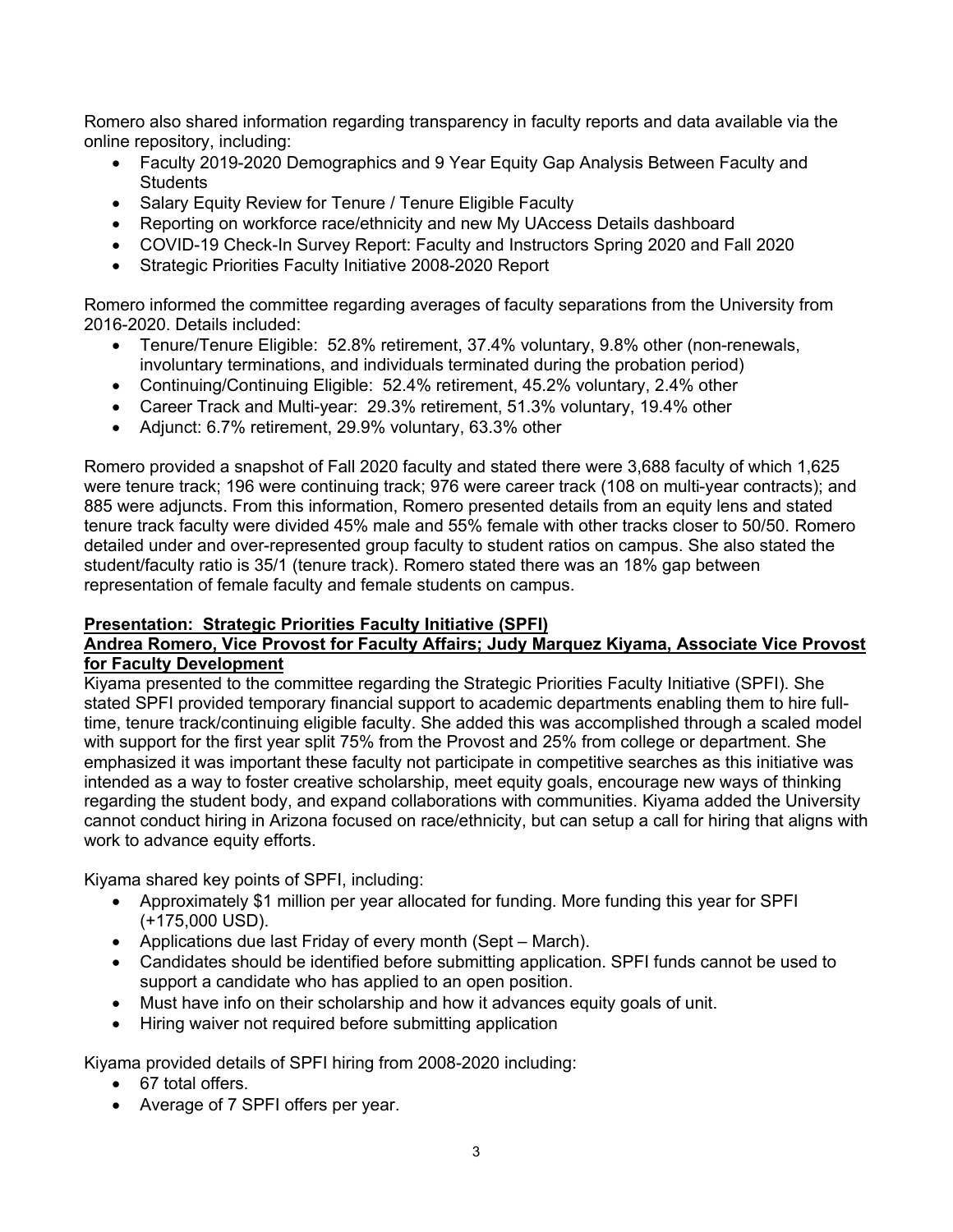- 80% retention of those hired with 44 currently active, 10 separated, 1 retired, and 12 who declined the offer.
- CAPLA, College of Medicine-Phoenix, Eller, Nursing, Optical Sciences and Veterinary Medicine had not used SPFI funds.
- SBS and College of Science had the highest rate of SPFI offers.

Kiyama also detailed a survey of Fall 2020 current SPFI faculty members. 31 faculty members completed a survey distributed in Fall 2020 and provided information on gender/sex identity; sexual orientation; race/ethnicity.

Kiyama concluded by sharing new recruitment and hiring practices put in place since 2019. These included:

- Required search committee training with implicit bias and equity training based on best practices (mandatory for all Fall 2021).
- Consistent, equity-centered search committee resources and matrices
- Updated recruitment and hiring guidelines.
- Strategic Priorities Faculty Initiative (SPFI) increased by \$175k for 2020-2021.
- Individualized meetings with deans, search committee chairs, and search committees.
- Aggregate tracking of candidate pool representation for all searches in partnership with HR for each search starting 2021.

Members asked questions regarding likelihood of retention of SPFI hires and Romero replied SPFI funds could not be used to retain current faculty.

### **Non-COVID-19 Senior Leadership Updates and Updates on Re-entry**

### **Tara Singleton, ASUA President**

Singleton updated the committee regarding the ASUA election which will take place during March. She added that she will be shadowed at the next SPBAC meeting by the new undergraduate representative to the committee. She added that during phase 2 of campus reentry ASUA registered clubs can meet in the Student Union.

### **Steven Moore, Senior Vice President, Chief Marketing/Communications Officer**

Moore informed the committee regarding campus activities. He added marketing was working with the vaccine POD to manage media. Additionally, he was working with Kasey Urquidez, Vice President, Enrollment Management, on targeted admissions.

#### **Liesl Folks, Senior Vice President for Academic Affairs and Provost**

Folks updated the committee on work regarding messaging to campus about operating in close to normal circumstances during Fall 2021. She added with recent government messages about vaccines, it was possible the Fall semester would be normal and, if the vaccine was rolled-out as planned, normal classroom density was possible by August. She clarified this may involve face coverings and faculty may deliver lectures by Zoom and use the classroom for smaller group activities.

### **Lisa Rulney, Senior Vice President and Chief Financial Officer, Business Affairs**

Rulney informed the committee regarding the delay of implementation of AIB until FY23. She stated there was concern regarding speed of implementation of the new budget model and it was critical to allow for participation of shared governance in the process. She added this did not mean that progress would slow on the project team side and they would continue to meet